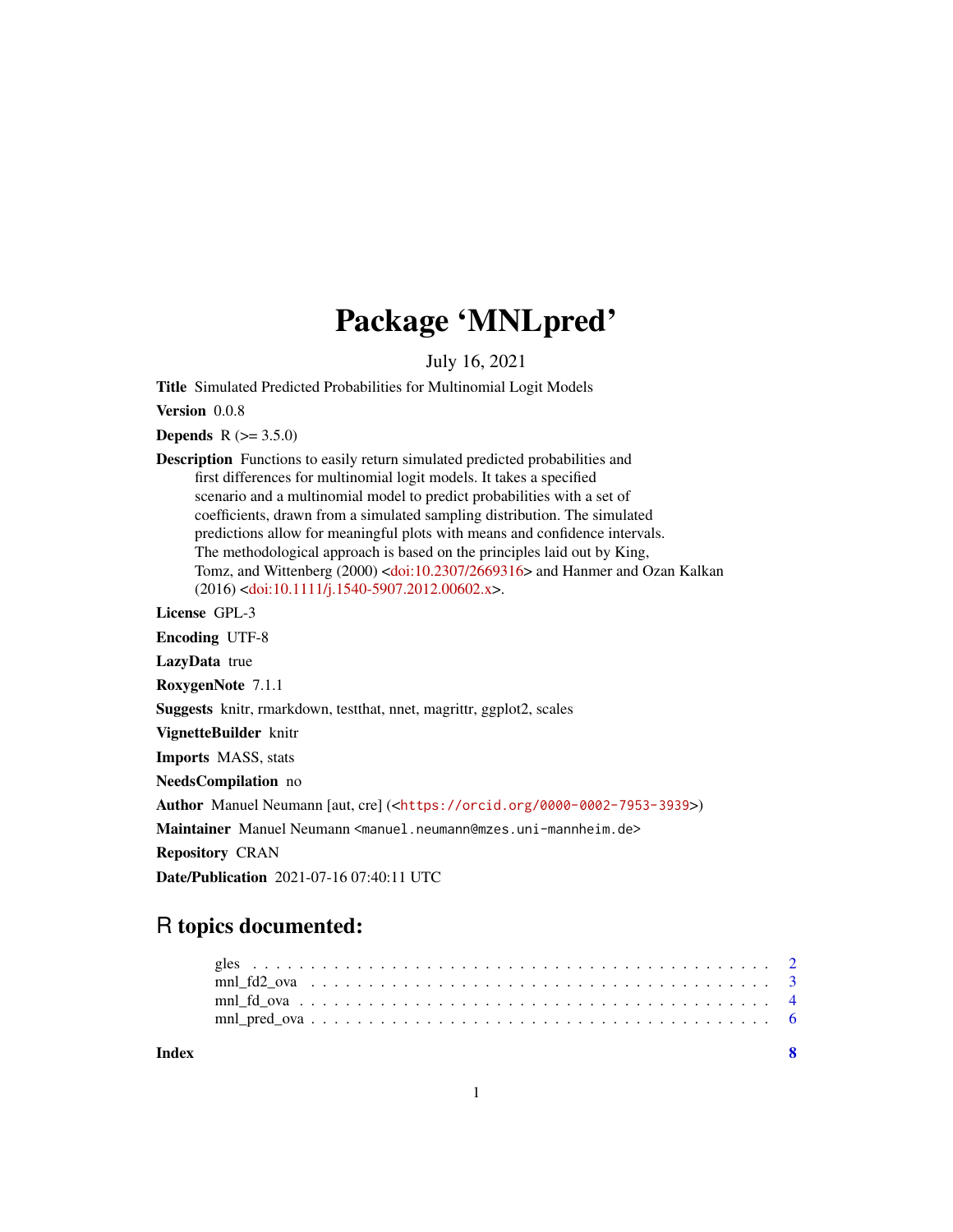#### Description

A sample of 1,000 respondents in the Rolling Cross Sectional study in the German Longitudinal Election Study in 2017.

#### Usage

data(gles)

#### Format

An data frame with 1,000 observations and 6 variables:

vote Voting decision for party

egoposition\_immigration Ego-position toward immigration  $(0 = \text{very open to } 10 = \text{very restrictive})$ )

ostwest Dummy for respondents from Eastern Germany  $(= 1)$ 

**political\_interest** Measurement for political interst  $(0 = low, 4 = high)$ 

income Self-reported income satisfaction  $(0 = low, 4 = high)$ 

**gender** Self-reported gender (binary coding with  $1 =$  female)

#### Source

#### [GESIS Datenarchiv](https://www.doi.org/10.4232/1.13213)

#### References

Roßteutscher, Sigrid et al. 2019. "Rolling Cross-Section-Wahlkampfstudie mit Nachwahl-Panelwelle (GLES 2017)." ZA6803 Datenfile Version 4.0.1. [\(GESIS Datenarchiv\)](https://www.doi.org/10.4232/1.13213).

#### Examples

data(gles) table(gles\$vote)

<span id="page-1-0"></span>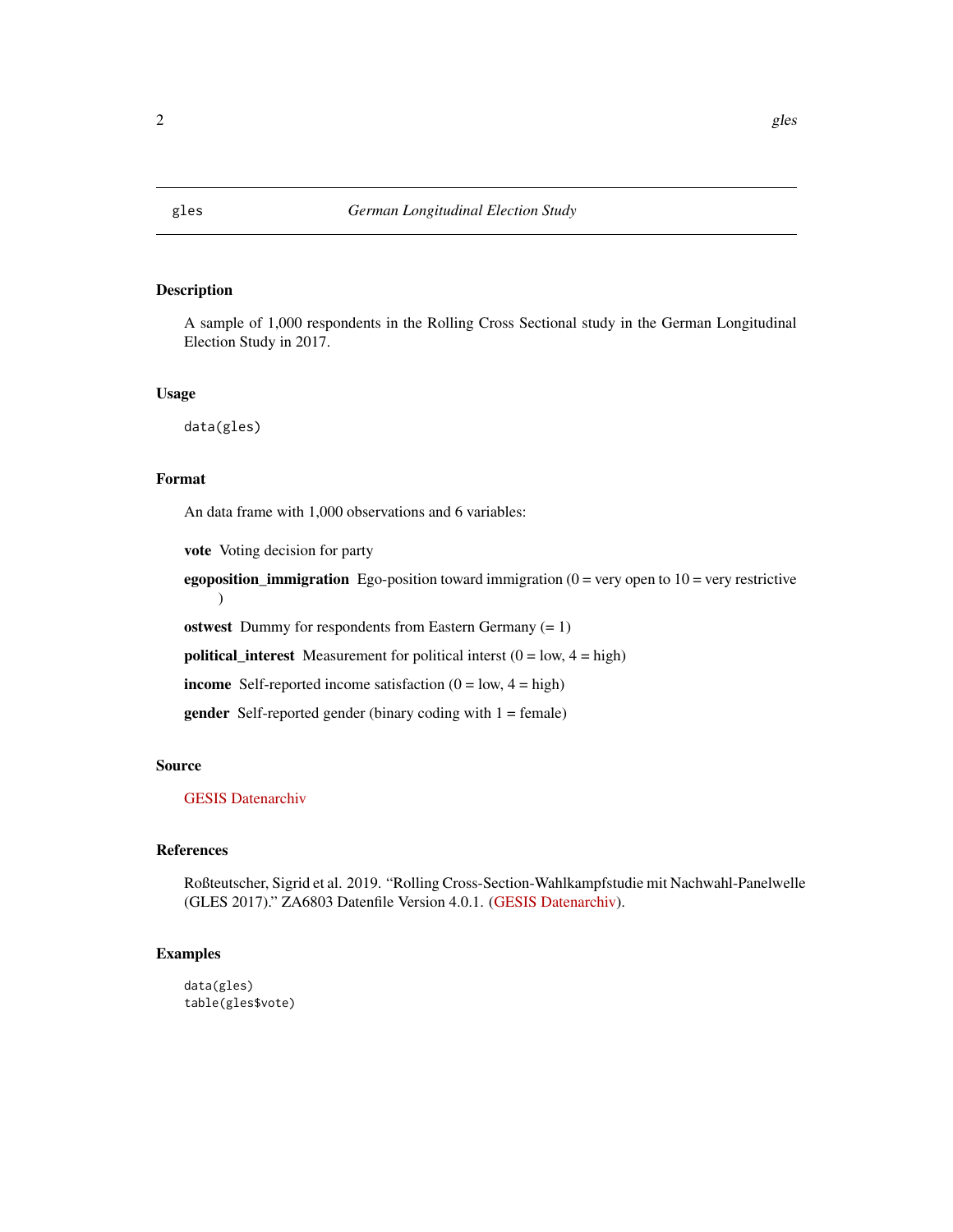<span id="page-2-0"></span>mnl\_fd2\_ova *Multinomial First Differences Predictions For Two Values (Observed Value Approach)*

#### Description

Multinomial First Differences Predictions For Two Values (Observed Value Approach)

#### Usage

```
mnl_fd2_ova(
  model,
  data,
  x,
  value1,
  value2,
  xvari,
  nsim = 1000,
  seed = "random",
  probs = c(0.025, 0.975)
\mathcal{E}
```
#### Arguments

| model  | the multinomial model, from a multinom()-function call (see the nnet package)                                      |
|--------|--------------------------------------------------------------------------------------------------------------------|
| data   | the data with which the model was estimated                                                                        |
| X      | the name of the variable that should be varied                                                                     |
| value1 | first value for the difference                                                                                     |
| value2 | second value for the difference                                                                                    |
| xvari  | former argument for x (deprecated).                                                                                |
| nsim   | numbers of simulations                                                                                             |
| seed   | set a seed for replication purposes.                                                                               |
| probs  | a vector with two numbers, defining the significance levels. Default to 5% sig-<br>nificance level: c(0.025,0.975) |

#### Value

The function returns a list with several elements. Most importantly the list includes the simulated draws 'S', the simulated predictions 'P', the first differences of the predictions 'P\_fd', a data set for plotting 'plotdata' the predicted probabilities, and one for the first differences 'plotdata\_fd'.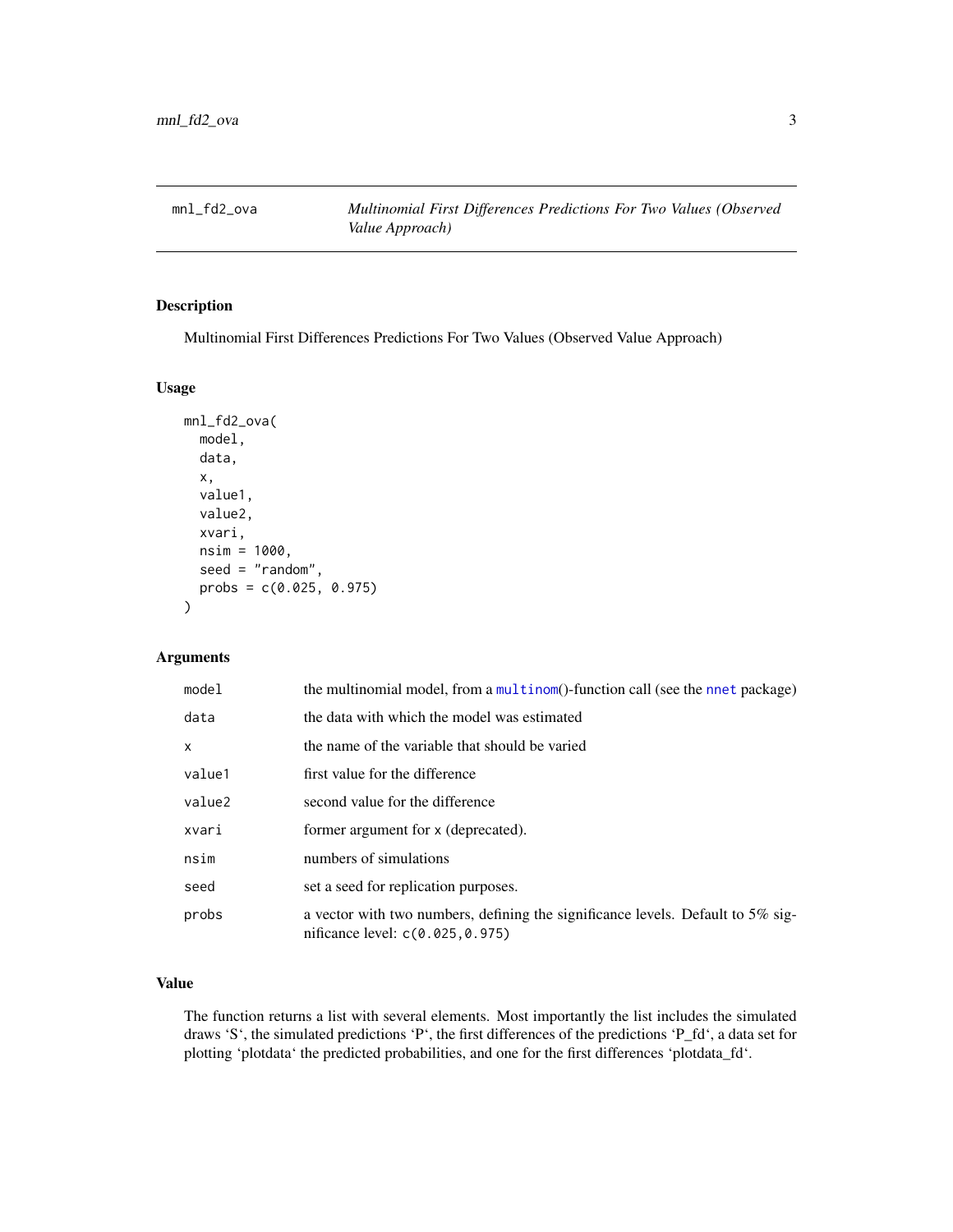#### Examples

```
library(nnet)
library(MASS)
dataset <- data.frame(y = c(rep("a", 10), rep("b", 10), rep("c", 10)),
                      x1 = \text{norm}(30),
                      x2 = rnorm(30, mean = 1),x3 = sample(1:10, 30, replace = TRUE))mod \le multinom(y \le x1 + x2 + x3, data = dataset, Hess = TRUE)
fdi1 \leq mnl_fd2_ova(model = mod, data = dataset,x = "x1",value1 = min(dataset$x1),
                    value2 = max(dataset$x1),
                    nsim = 10)
```
mnl\_fd\_ova *Multinomial First Differences Prediction (Observed Value Approach)*

#### Description

This function predicts values for two different scenarios over a range of values. It then takes the differences between the different simulations to return first differences for each value.

#### Usage

```
mnl_fd_ova(
  model,
  data,
  x,
  z,
  z_values,
  xvari,
  scenname,
  scenvalues,
 by = NULL,
 nsim = 1000,
  seed = "random",
  probs = c(0.025, 0.975))
```
<span id="page-3-0"></span>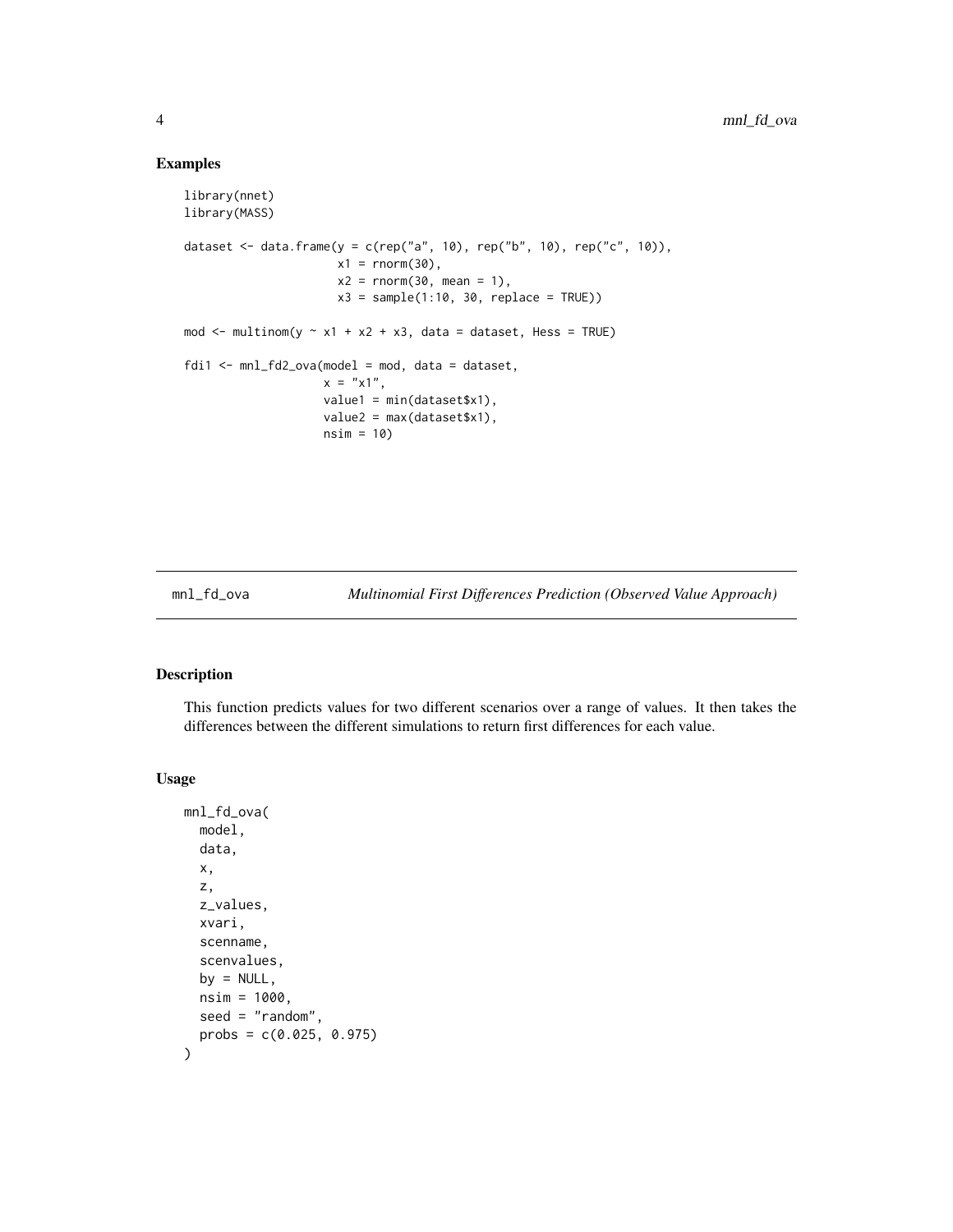#### <span id="page-4-0"></span>mnl\_fd\_ova 5

#### **Arguments**

| model        | the multinomial model, from a multinom()-function call (see the nnet package)                                                                                                                        |
|--------------|------------------------------------------------------------------------------------------------------------------------------------------------------------------------------------------------------|
| data         | the data with which the model was estimated                                                                                                                                                          |
| $\mathsf{x}$ | the name of the variable that should be varied (the x-axis variable in prediction<br>plots)                                                                                                          |
| z            | define the variable for which you want to compute the difference.                                                                                                                                    |
| z_values     | determine the two values at which value you want to fix the scenario (z). The<br>first differences will be computed by subtracting the values of the first supplied<br>scenario from the second one. |
| xvari        | former argument for x (deprecated).                                                                                                                                                                  |
| scenname     | former argument for z (deprecated).                                                                                                                                                                  |
| scenvalues   | former argument for z_values (deprecated).                                                                                                                                                           |
| by           | define the steps of x.                                                                                                                                                                               |
| nsim         | numbers of simulations                                                                                                                                                                               |
| seed         | set a seed for replication purposes.                                                                                                                                                                 |
| probs        | a vector with two numbers, defining the significance levels. Default to 5% sig-<br>nificance level: c(0.025,0.975)                                                                                   |

#### Details

The function uses the [mnl\\_pred\\_ova](#page-5-1) function for each scenario. The results of these predictions are also returned and can therefore be easily accessed. If you need predictions for multiple scenarios, you can use this function to both plot the predictions for each scenario and the differences between them.

#### Value

The function returns a list with several elements. Most importantly the list includes the simulated draws 'S', the simulated predictions 'P', and a data set for plotting 'plotdata'.

#### Examples

```
library(nnet)
library(MASS)
dataset <- data.frame(y = c(rep("a", 10), rep("b", 10), rep("c", 10)),
                      x1 = \text{norm}(30),
                      x2 = rnorm(30, mean = 1),x3 = sample(1:10, 30, replace = TRUE))mod \le multinom(y \sim x1 + x2 + x3, data = dataset, Hess = TRUE)
fdif <- mnl_fd_ova(model = mod, data = dataset,
                   x = "x1", z = "x3",z_values = c(min(dataset$x3), max(dataset$x3)),
                   nsim = 10)
```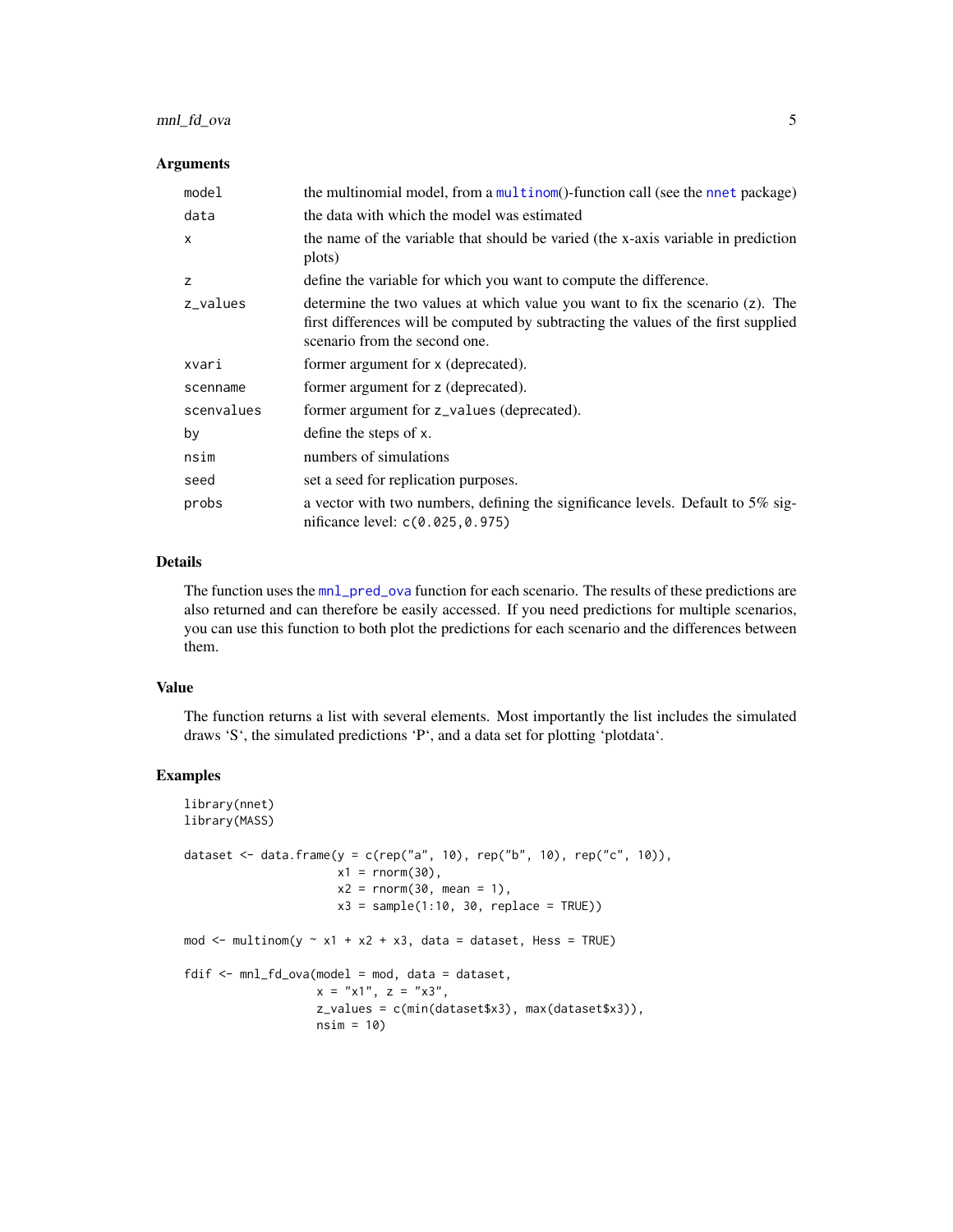<span id="page-5-1"></span><span id="page-5-0"></span>

#### Description

This function predicts probabilities for all choices of a multinomial logit model over a specified span of values.

#### Usage

```
mnl_pred_ova(
 model,
 data,
 x,
 by = NULL,
 z = NULL,z_value = NULL,
 xvari,
 scenname,
  scenvalue,
 nsim = 1000,
 seed = "random",
 probs = c(0.025, 0.975)
)
```
#### Arguments

| model        | the multinomial model, from a multinom()-function call (see the nnet package)                                      |
|--------------|--------------------------------------------------------------------------------------------------------------------|
| data         | the data with which the model was estimated                                                                        |
| $\mathsf{x}$ | the name of the variable that should be varied (the x-axis variable in prediction<br>plots)                        |
| by           | define the steps of x.                                                                                             |
| z            | if you want to hold a specific variable stable over all scenarios, you can name it<br>here (optional).             |
| z_value      | determine at which value you want to fix the z.                                                                    |
| xvari        | former argument for x (deprecated).                                                                                |
| scenname     | former argument for z (deprecated).                                                                                |
| scenvalue    | former argument for z_value (deprecated).                                                                          |
| nsim         | numbers of simulations                                                                                             |
| seed         | set a seed for replication purposes.                                                                               |
| probs        | a vector with two numbers, defining the significance levels. Default to 5% sig-<br>nificance level: c(0.025,0.975) |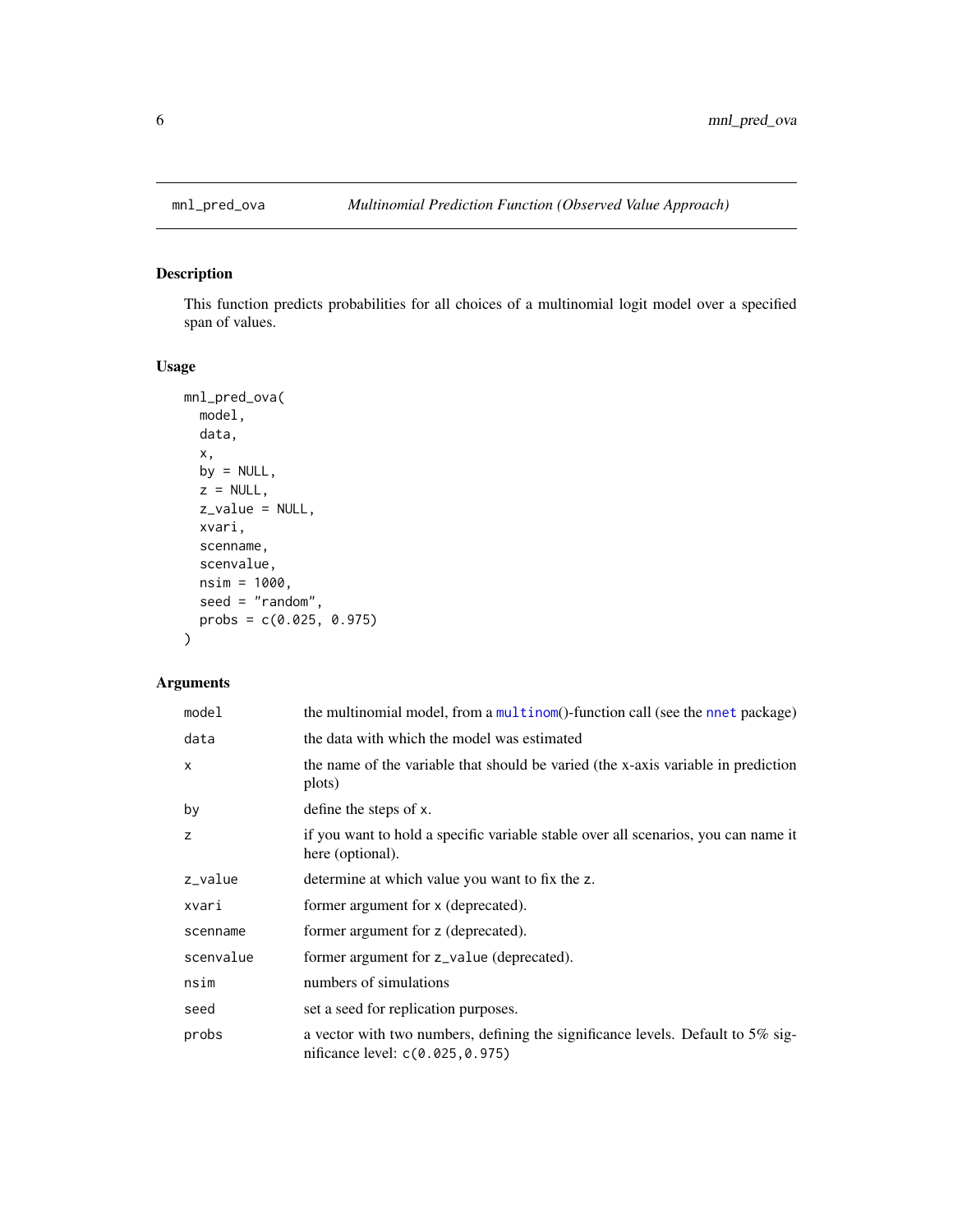#### mnl\_pred\_ova 7

#### Value

The function returns a list with several elements. Most importantly the list includes the simulated draws 'S', the simulated predictions 'P', and a data set for plotting 'plotdata'.

#### Examples

```
library(nnet)
library(MASS)
dataset <- data.frame(y = c(rep("a", 10), rep("b", 10), rep("c", 10)),
                      x1 = \text{norm}(30),
                      x2 = rnorm(30, mean = 1),x3 = sample(1:10, 30, replace = TRUE))mod \le multinom(y \sim x1 + x2 + x3, data = dataset, Hess = TRUE)
pred <- mnl_pred_ova(model = mod, data = dataset,
                     x = "x1",nsim = 10)
```